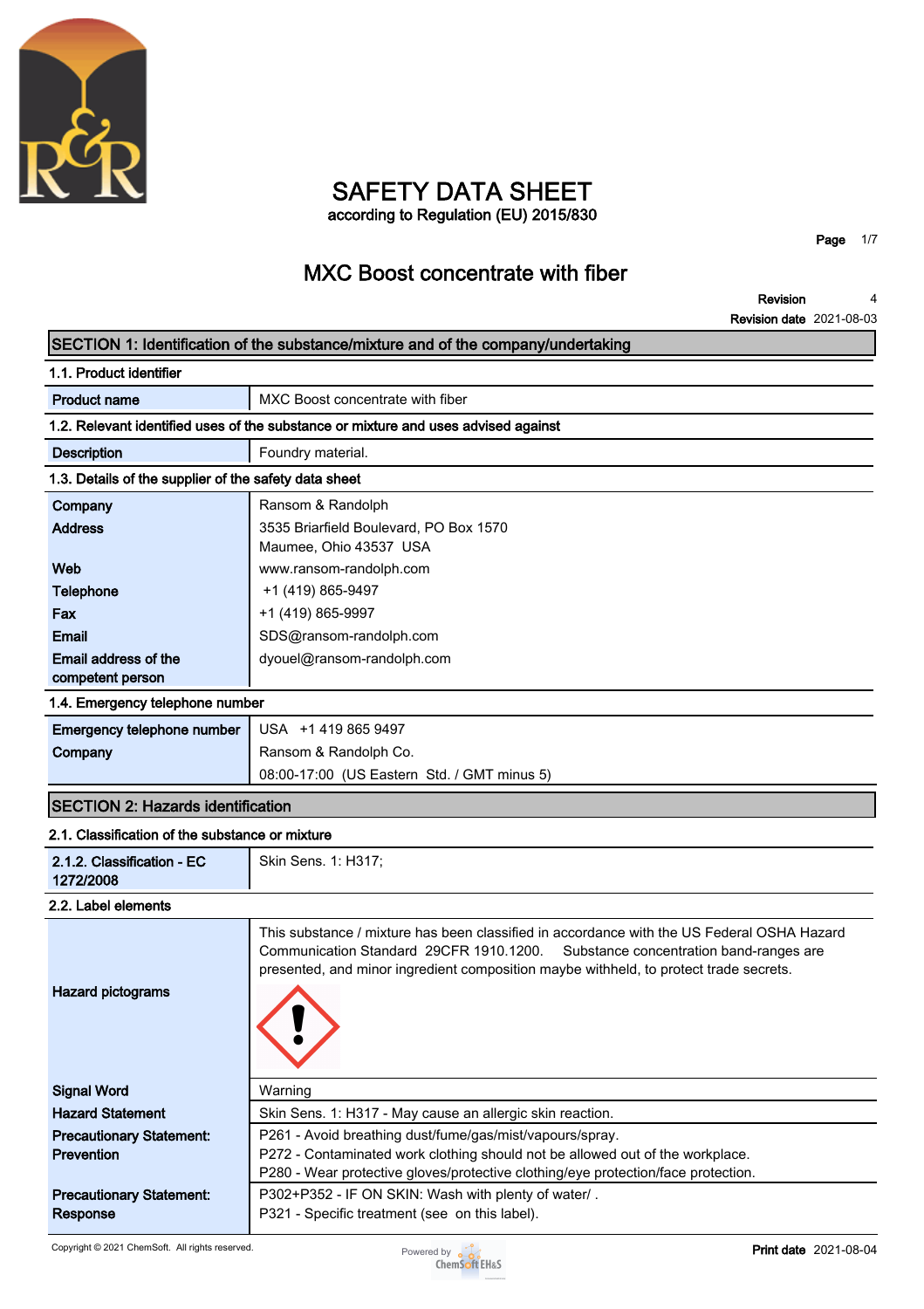| 2.2. Label elements                                |                                                                              |
|----------------------------------------------------|------------------------------------------------------------------------------|
|                                                    | P333+P313 - If skin irritation or rash occurs: Get medical advice/attention. |
| <b>Precautionary Statement:</b><br><b>Disposal</b> | P501 - Dispose of contents/container to local and national regulations       |
| <b>Further information</b>                         |                                                                              |
|                                                    | Not applicable. PBT and vPvB assessment.                                     |

### **SECTION 3: Composition/information on ingredients**

#### **3.2. Mixtures**

#### **EC 1272/2008**

| <b>Chemical Name</b>                                                                      | Index No.    | CAS No.    | EC No.    | <b>REACH Registration</b><br><b>Number</b> | Conc.<br>$(\%w/w)$ | Classification                                          |
|-------------------------------------------------------------------------------------------|--------------|------------|-----------|--------------------------------------------|--------------------|---------------------------------------------------------|
| Alkoxylated Decyl Alcohol                                                                 |              | 37251-67-5 |           |                                            |                    | 1 - 10% Skin Irrit. 2: H315; Eye Irrit. 2:<br>H319:     |
| $2,2^{\prime},2^{\prime\prime}$ -<br>(Hexahydro-1,3,5-triazine-1,3,5-triyl<br>)triethanol | 613-114-00-6 | 4719-04-4  | 225-208-0 |                                            |                    | 0.5 - 1% Acute Tox. 4: H302; Skin<br>Sens. 1: H317:     |
| Ammonia solution                                                                          | 007-001-01-2 | 1336-21-6  | 215-647-6 |                                            |                    | 0 - 0.5% Skin Corr. 1B: H314; Aguatic<br>Acute 1: H400: |

### **SECTION 4: First aid measures**

#### **4.1. Description of first aid measures**

| Inhalation                              | Move the exposed person to fresh air. Seek medical attention if irritation or symptoms persist.                             |
|-----------------------------------------|-----------------------------------------------------------------------------------------------------------------------------|
| Eye contact                             | Rinse immediately with plenty of water for 15 minutes holding the eyelids open. Immediate medical<br>attention is required. |
| <b>Skin contact</b>                     | Remove all contaminated clothes and footwear immediately unless stuck to skin. Rinse<br>immediately with plenty of water.   |
| Ingestion                               | Drink 1 to 2 glasses of water. If swallowed, rinse mouth with water (only if the person is conscious).                      |
|                                         | 4.2. Most important symptoms and effects, both acute and delayed                                                            |
| Inhalation                              | May cause irritation to respiratory system.                                                                                 |
| Eye contact                             | May cause irritation to eyes.                                                                                               |
| <b>Skin contact</b>                     | May cause sensitisation by skin contact.                                                                                    |
| Ingestion                               | May cause irritation to mucous membranes.                                                                                   |
|                                         | 4.3. Indication of any immediate medical attention and special treatment needed                                             |
| Inhalation                              | Seek medical attention if irritation or symptoms persist.                                                                   |
| Eye contact                             | Seek medical attention if irritation or symptoms persist.                                                                   |
| <b>Skin contact</b>                     | Seek medical attention if irritation or symptoms persist.                                                                   |
| Ingestion                               | Seek medical attention if irritation or symptoms persist.                                                                   |
| <b>SECTION 5: Firefighting measures</b> |                                                                                                                             |
| 5.1. Extinguishing media                |                                                                                                                             |

**Use extinguishing media appropriate to the surrounding fire conditions.**

#### **5.2. Special hazards arising from the substance or mixture**

**Burning produces irritating, toxic and obnoxious fumes.**

#### **5.3. Advice for firefighters**

**Self-contained breathing apparatus. Wear suitable protective clothing.**

### **SECTION 6: Accidental release measures**

#### **6.1. Personal precautions, protective equipment and emergency procedures**

**Wear suitable protective equipment.**

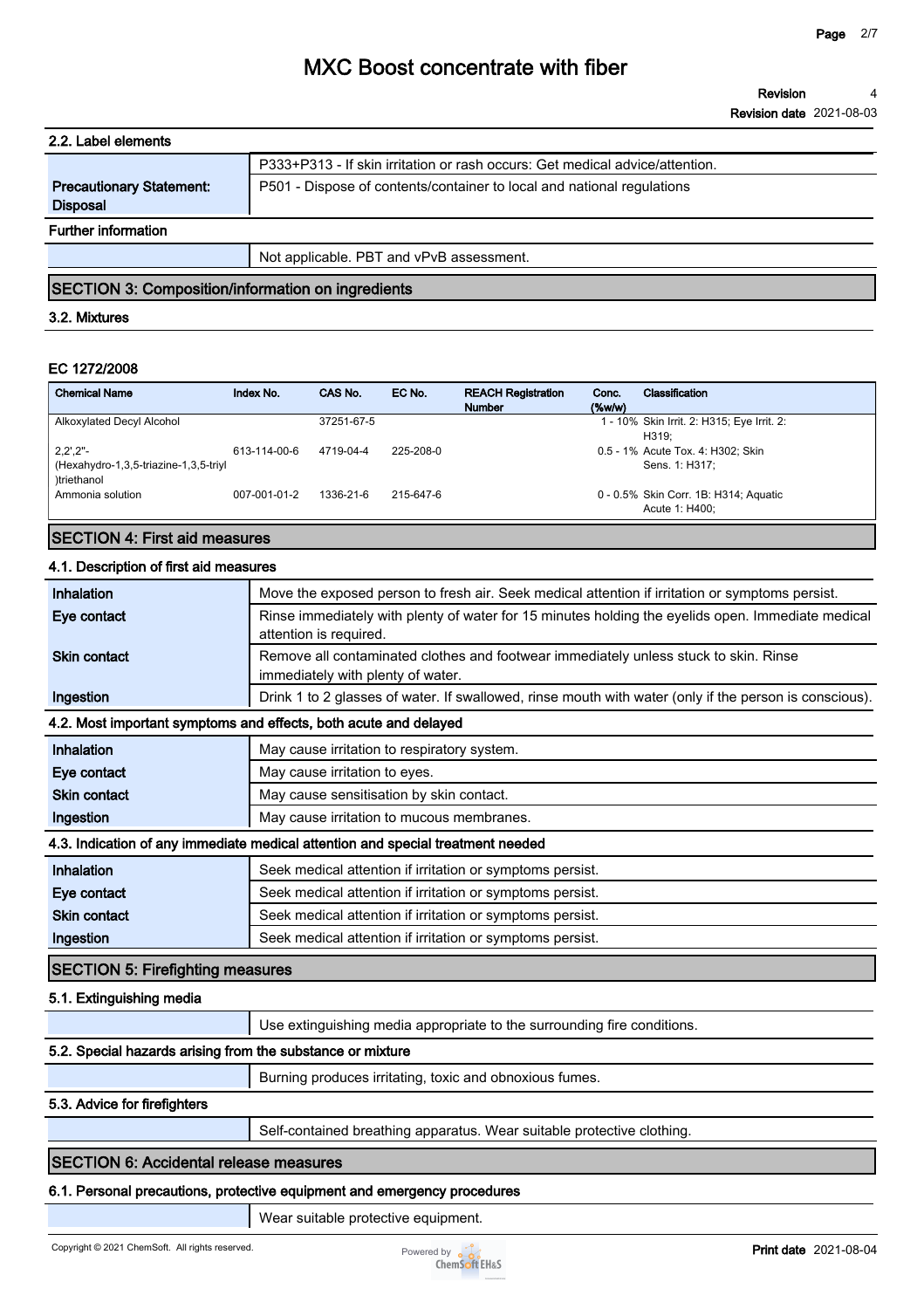| <b>Revision</b>                 |  |
|---------------------------------|--|
| <b>Revision date 2021-08-03</b> |  |

| 6.2. Environmental precautions                                    |                                                                                                                              |
|-------------------------------------------------------------------|------------------------------------------------------------------------------------------------------------------------------|
|                                                                   | Do not allow product to enter drains.                                                                                        |
| 6.3. Methods and material for containment and cleaning up         |                                                                                                                              |
|                                                                   | Absorb with inert, absorbent material. Transfer to suitable, labelled container.                                             |
| 6.4. Reference to other sections                                  |                                                                                                                              |
|                                                                   | See section [2, 8 & 13] for further information.                                                                             |
| <b>SECTION 7: Handling and storage</b>                            |                                                                                                                              |
| 7.1. Precautions for safe handling                                |                                                                                                                              |
|                                                                   | Avoid contact with eyes and skin. Ensure adequate ventilation of the working area. Wash hands<br>after handling the product. |
| 7.2. Conditions for safe storage, including any incompatibilities |                                                                                                                              |
|                                                                   | Do NOT allow to freeze. Keep in a cool, dry, well ventilated area. Keep containers tightly closed.                           |
| 7.3. Specific end use(s)                                          |                                                                                                                              |
|                                                                   | Foundry material.                                                                                                            |
| <b>SECTION 8: Exposure controls/personal protection</b>           |                                                                                                                              |
| 8.1. Control parameters                                           |                                                                                                                              |

**8.1.1. Exposure Limit Values**

| <b>Ethanolamine (2-Aminoethanol)</b> | WEL 8-hr limit ppm: 1        | WEL 8-hr limit mg/m3: 2.5          |
|--------------------------------------|------------------------------|------------------------------------|
|                                      | WEL 15 min limit ppm: 3      | <b>WEL 15 min limit mg/m3: 7.6</b> |
|                                      | WEL 8-hr limit mg/m3 total - | WEL 15 min limit mg/m3 total -     |
|                                      | inhalable dust:              | inhalable dust:                    |
|                                      | WEL 8-hr limit mg/m3 total - | WEL 15 min limit mg/m3 total -     |
|                                      | respirable dust:             | respirable dust:                   |
| Mono ethylene glycol                 | WEL 8-hr limit ppm: -        | WEL 8-hr limit mg/m3: 10           |
| (Ethane-1,2-diol particulate)        |                              |                                    |
|                                      | WEL 15 min limit ppm: -      | WEL 15 min limit mg/m3: -          |
|                                      | WEL 8-hr limit mg/m3 total - | WEL 15 min limit mg/m3 total -     |
|                                      | inhalable dust:              | inhalable dust:                    |
|                                      | WEL 8-hr limit mg/m3 total - | WEL 15 min limit mg/m3 total -     |
|                                      | respirable dust:             | respirable dust:                   |
| Mono ethylene glycol                 | WEL 8-hr limit ppm: 20       | WEL 8-hr limit mg/m3: 52           |
| (Ethane-1,2-diol vapour)             |                              |                                    |
|                                      | WEL 15 min limit ppm: 40     | WEL 15 min limit mg/m3: 104        |
|                                      | WEL 8-hr limit mg/m3 total - | WEL 15 min limit mg/m3 total -     |
|                                      | inhalable dust:              | inhalable dust:                    |
|                                      | WEL 8-hr limit mg/m3 total - | WEL 15 min limit mg/m3 total -     |
|                                      | respirable dust:             | respirable dust:                   |

**Ensure adequate ventilation of the working area.**

### **8.2. Exposure controls**

| 8.2.1. Appropriate engineering<br>controls | Ensure adequate ventilation of the working area. |
|--------------------------------------------|--------------------------------------------------|
| 8.2.2. Individual protection               | Apron (Plastic or rubber).                       |
| measures                                   |                                                  |
| Eye / face protection                      | Approved safety goggles.                         |

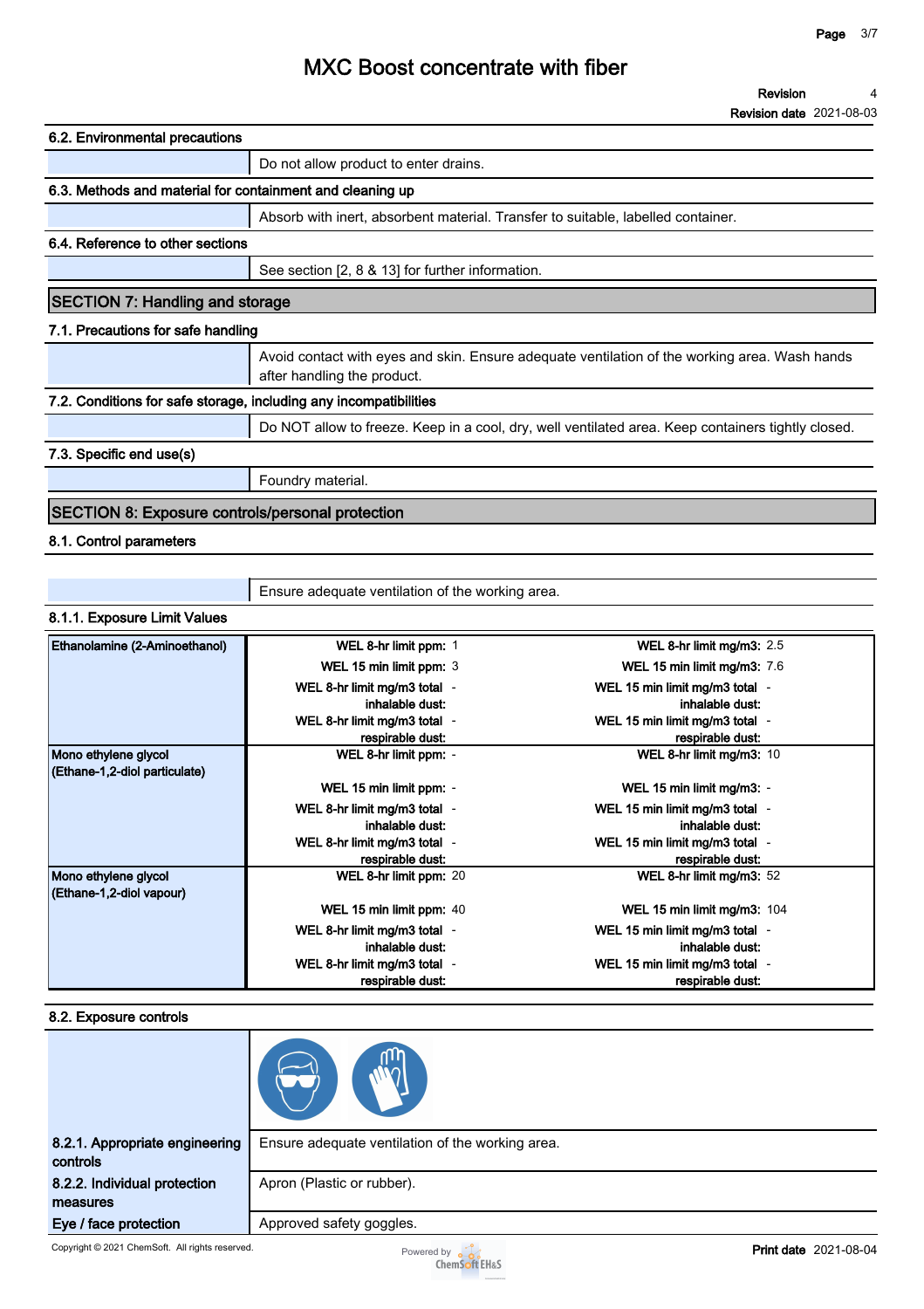**Revision Revision date 2021-08-03 4**

| 8.2. Exposure controls                     |                                 |  |
|--------------------------------------------|---------------------------------|--|
| <b>Skin protection -</b><br>Handprotection | Wear suitable gloves.           |  |
| <b>Respiratory protection</b>              | Suitable respiratory equipment. |  |

### **SECTION 9: Physical and chemical properties 9.1. Information on basic physical and chemical properties**

|                                                | Appearance Viscous liquid./Paste             |
|------------------------------------------------|----------------------------------------------|
|                                                | Colour   Off white                           |
|                                                | <b>Odour</b> Mild/Ammoniacal                 |
|                                                | $pH$ 7 - 9                                   |
| <b>Freezing Point</b> $\approx 0$ °C           |                                              |
| Initial boiling point $\approx 100$ °C         |                                              |
|                                                | Evaporation rate   No data available         |
| Flammability (solid, gas) No data available    |                                              |
| Vapour pressure   Not applicable.              |                                              |
|                                                | Vapour density   Not applicable.             |
|                                                | Relative density $1 - 1.2$ (H2O = 1 @ 20 °C) |
|                                                | Fat Solubility   Not applicable.             |
| <b>Partition coefficient</b> No data available |                                              |
| Autoignition temperature   Not applicable.     |                                              |
|                                                | Viscosity   No data available                |
| <b>Explosive properties</b> Not applicable.    |                                              |
| Oxidising properties   Not applicable.         |                                              |
| <b>Solubility</b>                              | Miscible in water                            |

**9.2. Other information**

|                                       | <b>Conductivity</b> Not applicable. |
|---------------------------------------|-------------------------------------|
|                                       | Surface tension Not applicable.     |
|                                       | Gas group Not applicable.           |
| Benzene Content Not applicable.       |                                     |
|                                       | Lead content Not applicable.        |
| VOC (Volatile organic Not applicable. |                                     |
| compounds)                            |                                     |

### **SECTION 10: Stability and reactivity**

**10.1. Reactivity**

|                                              | Not applicable.                          |  |
|----------------------------------------------|------------------------------------------|--|
| 10.2. Chemical stability                     |                                          |  |
|                                              | Stable under normal conditions.          |  |
| 10.3. Possibility of hazardous reactions     |                                          |  |
|                                              | No Significant Hazard.                   |  |
| 10.4. Conditions to avoid                    |                                          |  |
|                                              | Direct sunlight. Do NOT allow to freeze. |  |
| 10.5. Incompatible materials                 |                                          |  |
|                                              | Sodium chloride.                         |  |
| 10.6. Hazardous decomposition products       |                                          |  |
|                                              | None.                                    |  |
| <b>SECTION 11: Toxicological information</b> |                                          |  |

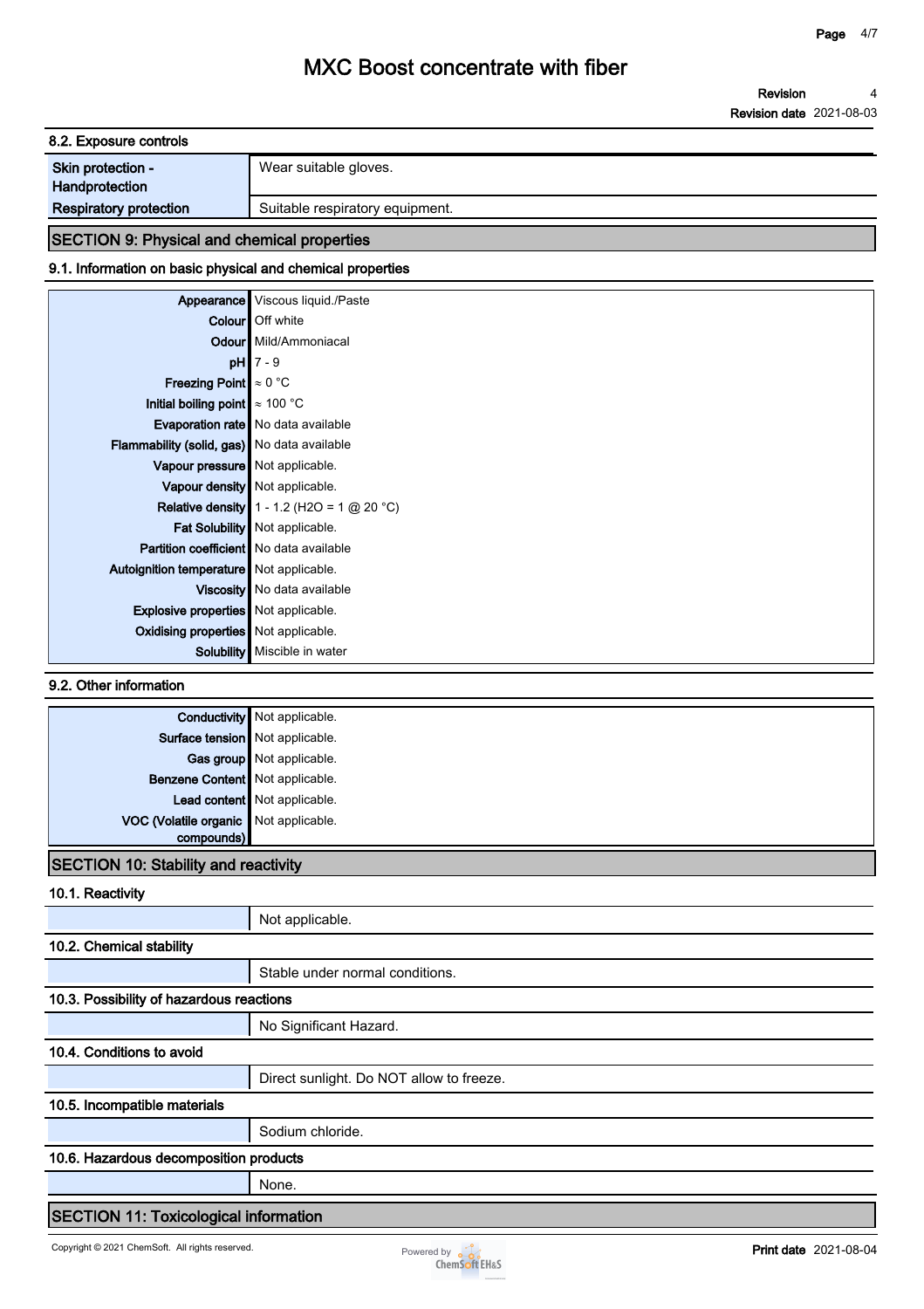**Revision date 2021-08-03 4**

**Revision**

| 11.1. Information on toxicological effects  |                                                                                        |  |
|---------------------------------------------|----------------------------------------------------------------------------------------|--|
| <b>Acute toxicity</b>                       | No data is available on this product.                                                  |  |
| Skin corrosion/irritation                   | May cause irritation to skin.                                                          |  |
| Serious eye damage/irritation               | May cause irritation to eyes.                                                          |  |
| <b>Respiratory or skin</b><br>sensitisation | May cause sensitisation by skin contact.                                               |  |
| Germ cell mutagenicity                      | Based on available data, the classification criteria are not met.                      |  |
| Carcinogenicity                             | Based on available data, the classification criteria are not met.                      |  |
| <b>Reproductive toxicity</b>                | Based on available data, the classification criteria are not met.                      |  |
| STOT-single exposure                        | Based on available data, the classification criteria are not met.                      |  |
| STOT-repeated exposure                      | Based on available data, the classification criteria are not met.                      |  |
| <b>Aspiration hazard</b>                    | Based on available data, the classification criteria are not met.                      |  |
| Repeated or prolonged<br>exposure           | May cause irritation to skin.                                                          |  |
| <b>SECTION 12: Ecological information</b>   |                                                                                        |  |
| 12.1. Toxicity                              |                                                                                        |  |
|                                             | No data available                                                                      |  |
| 12.2. Persistence and degradability         |                                                                                        |  |
|                                             | No data is available on this product.                                                  |  |
| 12.3. Bioaccumulative potential             |                                                                                        |  |
|                                             |                                                                                        |  |
|                                             | Does not bioaccumulate.                                                                |  |
| <b>Partition coefficient</b>                |                                                                                        |  |
|                                             | MXC Boost concentrate with fiber No data available                                     |  |
| 12.4. Mobility in soil                      |                                                                                        |  |
|                                             | Not determined.                                                                        |  |
| 12.5. Results of PBT and vPvB assessment    |                                                                                        |  |
|                                             | Not applicable.                                                                        |  |
| 12.6. Other adverse effects                 |                                                                                        |  |
|                                             | Not applicable.                                                                        |  |
| <b>SECTION 13: Disposal considerations</b>  |                                                                                        |  |
| 13.1. Waste treatment methods               |                                                                                        |  |
|                                             | Dispose of in compliance with all. local and national regulations.                     |  |
| <b>Disposal methods</b>                     |                                                                                        |  |
|                                             | Contact a licensed waste disposal company.                                             |  |
| Disposal of packaging                       |                                                                                        |  |
|                                             | Do NOT reuse empty containers. Empty containers can be sent for disposal or recycling. |  |
| <b>SECTION 14: Transport information</b>    |                                                                                        |  |
| 14.1. UN number                             |                                                                                        |  |
|                                             | The product is not classified as dangerous for carriage.                               |  |

### **14.2. UN proper shipping name**

**The product is not classified as dangerous for carriage.**

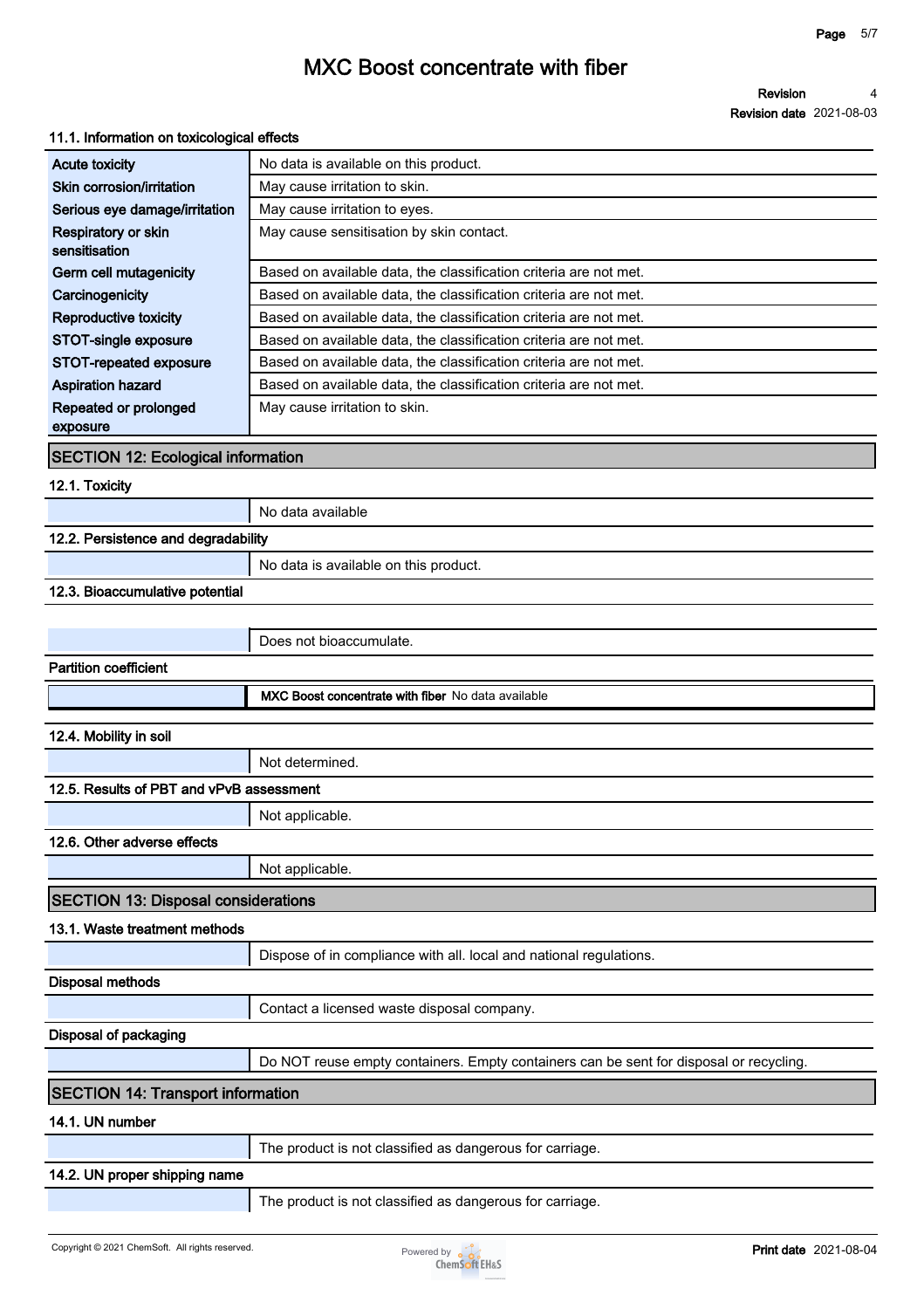**Revision date 2021-08-03**

| 14.3. Transport hazard class(es)          |                                                                                                                                                                                                                                                                                                                                                                                                                                                                                                                                                                                                                                                                                                                                                                                                                                                   |
|-------------------------------------------|---------------------------------------------------------------------------------------------------------------------------------------------------------------------------------------------------------------------------------------------------------------------------------------------------------------------------------------------------------------------------------------------------------------------------------------------------------------------------------------------------------------------------------------------------------------------------------------------------------------------------------------------------------------------------------------------------------------------------------------------------------------------------------------------------------------------------------------------------|
|                                           | The product is not classified as dangerous for carriage.                                                                                                                                                                                                                                                                                                                                                                                                                                                                                                                                                                                                                                                                                                                                                                                          |
| 14.4. Packing group                       |                                                                                                                                                                                                                                                                                                                                                                                                                                                                                                                                                                                                                                                                                                                                                                                                                                                   |
|                                           | The product is not classified as dangerous for carriage.                                                                                                                                                                                                                                                                                                                                                                                                                                                                                                                                                                                                                                                                                                                                                                                          |
| 14.5. Environmental hazards               |                                                                                                                                                                                                                                                                                                                                                                                                                                                                                                                                                                                                                                                                                                                                                                                                                                                   |
|                                           | The product is not classified as dangerous for carriage.                                                                                                                                                                                                                                                                                                                                                                                                                                                                                                                                                                                                                                                                                                                                                                                          |
| 14.6. Special precautions for user        |                                                                                                                                                                                                                                                                                                                                                                                                                                                                                                                                                                                                                                                                                                                                                                                                                                                   |
|                                           | The product is not classified as dangerous for carriage.                                                                                                                                                                                                                                                                                                                                                                                                                                                                                                                                                                                                                                                                                                                                                                                          |
|                                           | 14.7. Transport in bulk according to Annex II of MARPOL 73/78 and the IBC Code                                                                                                                                                                                                                                                                                                                                                                                                                                                                                                                                                                                                                                                                                                                                                                    |
|                                           | The product is not classified as dangerous for carriage.                                                                                                                                                                                                                                                                                                                                                                                                                                                                                                                                                                                                                                                                                                                                                                                          |
| <b>Further information</b>                |                                                                                                                                                                                                                                                                                                                                                                                                                                                                                                                                                                                                                                                                                                                                                                                                                                                   |
|                                           | The product is not classified as dangerous for carriage.                                                                                                                                                                                                                                                                                                                                                                                                                                                                                                                                                                                                                                                                                                                                                                                          |
| <b>SECTION 15: Regulatory information</b> |                                                                                                                                                                                                                                                                                                                                                                                                                                                                                                                                                                                                                                                                                                                                                                                                                                                   |
|                                           | 15.1. Safety, health and environmental regulations/legislation specific for the substance or mixture                                                                                                                                                                                                                                                                                                                                                                                                                                                                                                                                                                                                                                                                                                                                              |
| <b>Regulations</b>                        | U.S. FEDERAL REGULATIONS: MXC Boost concentrate with fiber<br>CERCLA 103 Reportable Quantity: This product is not subject to CERCLA toxic chemical<br>reporting requirements. Many states have more stringent release reporting requirements. Report<br>spills required under federal, state and local regulations.<br>SARA TITLE III:<br>Hazard Category For Section 311/312: chronic health<br>Section 313 Toxic Chemicals: This product contains the following chemicals subject to Annual<br>Release Reporting Requirements Under SARA Title III, Section 313 (40 CFR 372): None<br>Section 302 Extremely Hazardous Substances (TPQ): None.<br>EPA Toxic Substances Control Act (TSCA) Status: All of the components of this product are listed<br>on the TSCA inventory.<br><b>U.S. STATE REGULATIONS</b><br>California Proposition 65: N/A. |

#### **15.2. Chemical safety assessment**

|                                      | No data is available on this product. |
|--------------------------------------|---------------------------------------|
| <b>SECTION 16: Other information</b> |                                       |

#### **Other information**

| <b>Revision</b>                                  | This document differs from the previous version in the following areas<br>13 - Further information.                                                                                                                                                                                                                                                                                                           |
|--------------------------------------------------|---------------------------------------------------------------------------------------------------------------------------------------------------------------------------------------------------------------------------------------------------------------------------------------------------------------------------------------------------------------------------------------------------------------|
| <b>Text of Hazard Statements in</b><br>Section 3 | Skin Irrit. 2: H315 - Causes skin irritation.<br>Eye Irrit. 2: H319 - Causes serious eye irritation.<br>Acute Tox. 4: H302 - Harmful if swallowed.<br>Skin Sens. 1: H317 - May cause an allergic skin reaction.<br>Skin Corr. 1B: H314 - Causes severe skin burns and eye damage.<br>Aquatic Acute 1: H400 - Very toxic to aquatic life.                                                                      |
| <b>Further information</b>                       |                                                                                                                                                                                                                                                                                                                                                                                                               |
|                                                  | The information supplied in this Safety Data Sheet is designed only as guidance for the safe use,<br>storage and handling of the product. This information is correct to the best of our knowledge and<br>belief at the date of publication however no guarantee is made to its accuracy. This information<br>relates only to the specific material designated and may not be valid for such material used in |